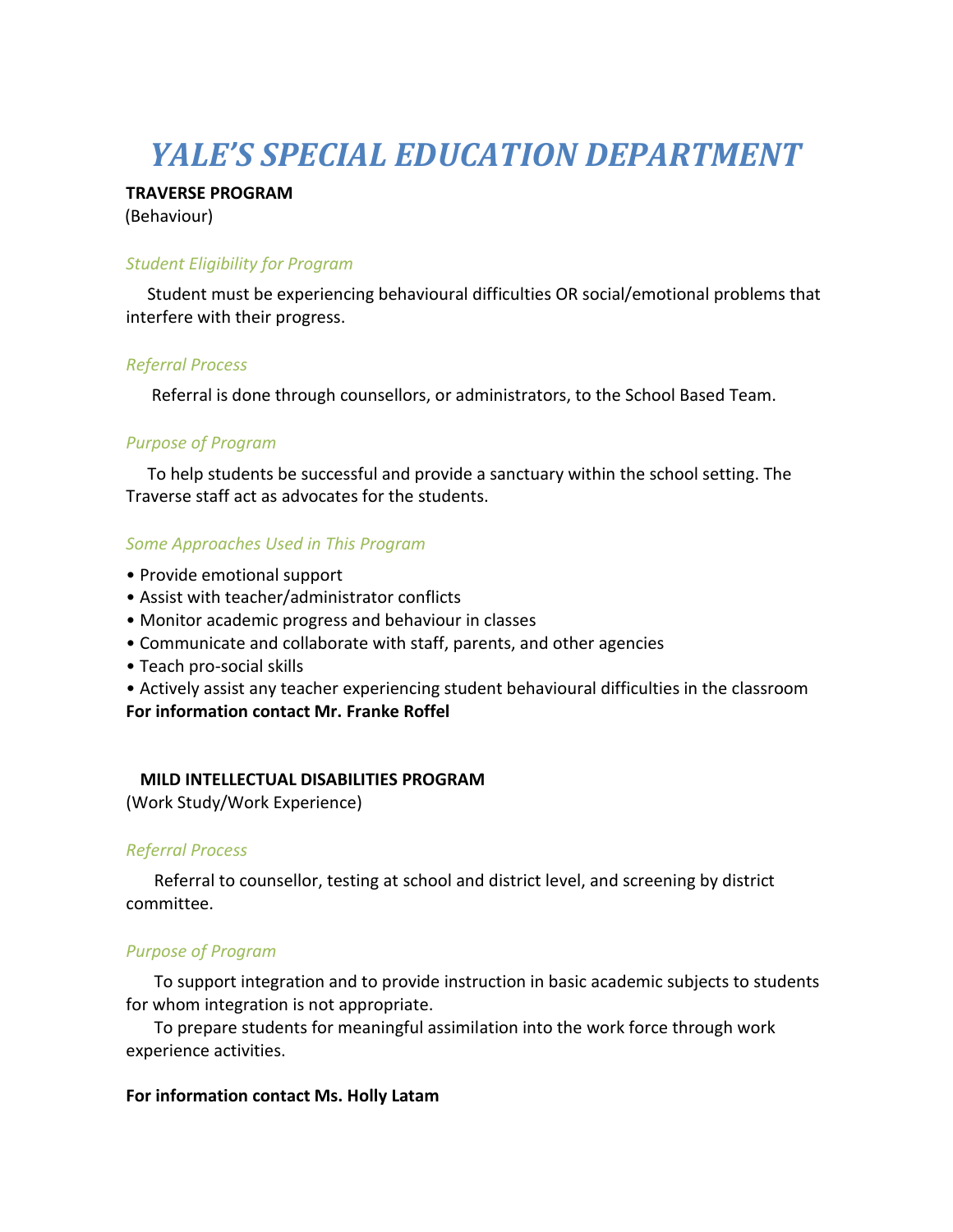### **MODERATE INTELLECTUAL DISABILITIES PROGRAM**

#### *Student Eligibility for Program*

Must meet ministry criteria for the Mild Intellectual Disability category.

#### *Student Eligibility for Program*

Must meet ministry criteria for the Moderate Intellectual Disability category. Students will have qualified for this program in elementary school.

## *Purpose of Program*

To prepare students and assist them in becoming independent and confident members of society. To provide academic and social support to students based on individual needs. Students are integrated as much as possible with support from the teacher assistants and the program teacher. When necessary, course material is modified and the student is presented with various methods by which to master it. Teaching of personal living skills and strategies to resolve frustration and stress is integral to the program.

#### **For information contact Mr. Colin Colquhoun**

#### **LEARNING RESOURCE PROGRAMS**

(Learning Disability and Learning Assistance Support)

These programs provide academic support to students who are designated as having a

learning disability and to those who qualify for learning assistance support. Some students

with physical or chronic health problems also receive support through these programs.

## *Referral Process for New Students*

Through counsellor, or administrator, to School Based Team. Referral form available

from counsellors.

## *Support Services Delivery*

## Academic Support is normally delivered to students by one or more of the following methods:

- During the student's scheduled resource room block by the resource teacher.
- In the regular classroom by the teacher after consultation with the resource teacher.
- Peer tutor provides assistance to the student in the regular class.
- Student goes to resource room for part of the class to receive assistance or write exams.
- A teacher assistant provides support in the regular classroom. Teacher assistant time is very limited and is assigned to the most "needy" students.

• Resource teacher monitors progress of students through consultation with classroom teacher(s) and periodic meetings with the students.